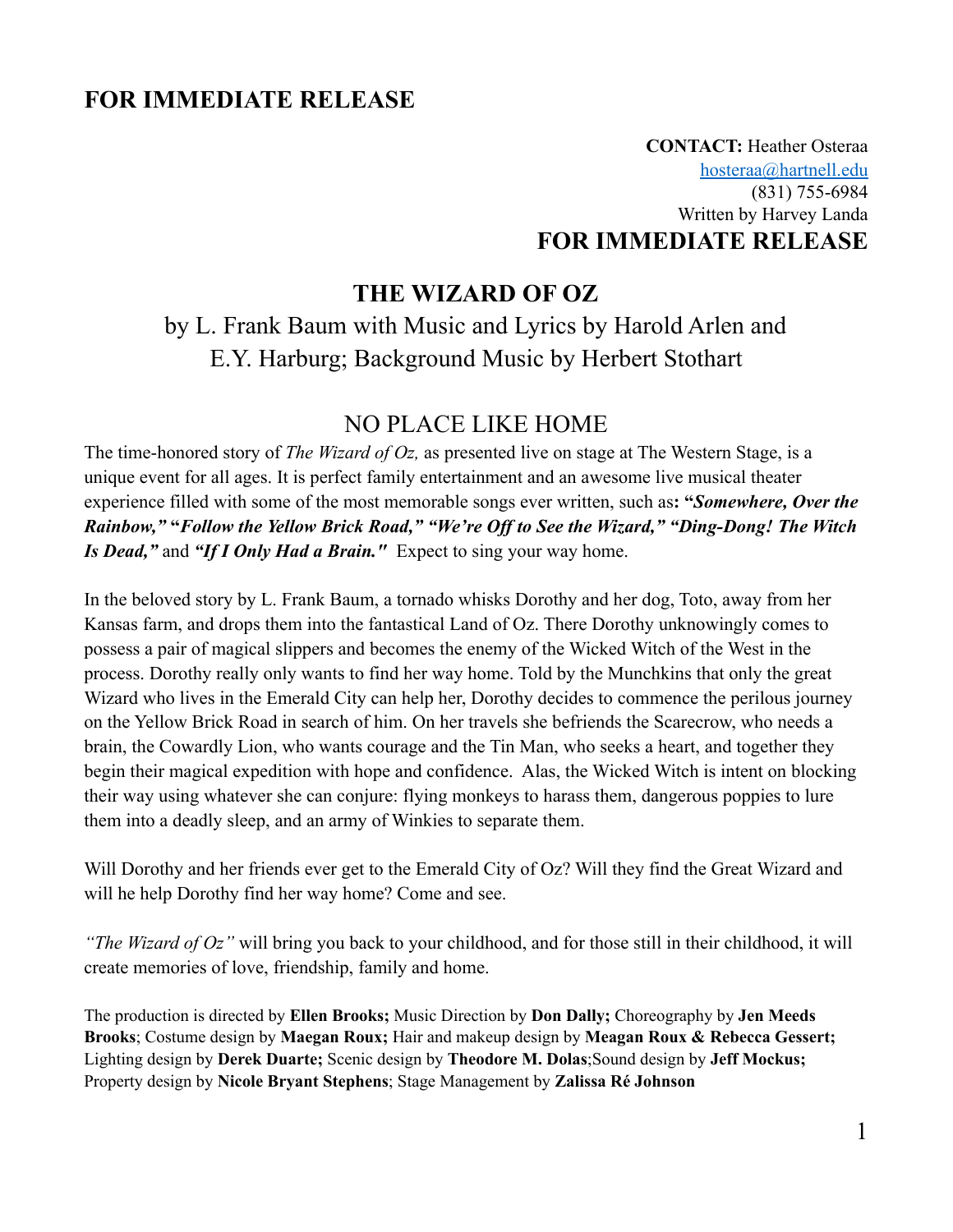### **Cast information online: <https://www.westernstage.com/thewizardofoz> \*\*\*MORE\*\*\* DETAILS WHAT:** The Western Stage presents **The Wizard of Oz**

**WHEN:** September 24 through October 10. Fridays and Saturdays at 7:30 p.m. Sundays at 2:00 p.m. With a special matinee on Saturday October 2 at 2:00 p.m.

**WHERE:** In the Mainstage Theater in the Hartnell College Performing Arts Center, Building K, 411 Central Avenue, Salinas, California 93901.

#### **TICKETS AND INFORMATION:**

\$26 General Admission; Senior and Military \$24; Children (5-15) \$12; Hartnell Students are free w/Hartnell I.D. Other Students w/school I.D. only \$20.

For more information go to **westernstage.com** or call (831) 755-6816. The Ticket Office is open 5-8 p.m., Wednesday through Saturday and one hour before curtain time at matinees.

#### **SPECIALACCOMODATIONS**

This event is wheelchair accessible. Individuals requiring other accommodations should contact the ticket office at least one week prior to the event.

#### **IMPORTANT INFORMATION**

Audiences are masked & distanced, and must present vaccination card or negative Covid-19 test result to enter *the building. In compliance with Actor's Equity Association requirements, all patrons seated in the Main Stage* must be fully vaccinated. All other guests will be seated in the Recital Hall, Room K-125 for the Live Stream.

**PRESS:** Contact Heather Osteraa (831) 755-6984 or email: [hosteraa@hartnell.edu.](mailto:hosteraa@hartnell.edu)

### **ABOUT THE WESTERN STAGE – ESTABLISHED 1974**

The Western Stage (TWS) is a professionally managed, community-based theatre company and educational program that nurtures and develops our students' and community's passion for the creative process and desire for high-level artistic experiences. Led by its educational mission and believing that strong Arts experiences are important for building innovative, creative, and resilient communities, TWS offers a robust variety of programs designed for personal growth and skill development and that address the need for a safe space where students and theatre enthusiasts engage in Theatre production while working side-by-side with Theatre Professionals. Through its annual production season, TWS endeavors to provide strong pathways and development for artists throughout the continuum of a career in Theatre and its related Performing Arts. TWS develops new works that speak to the

history and culture of the Salinas Valley and p educational opportunities for students of all skill levels to explore and develop their unique talent. [www.westernstage.com.](http://www.westernstage.com)